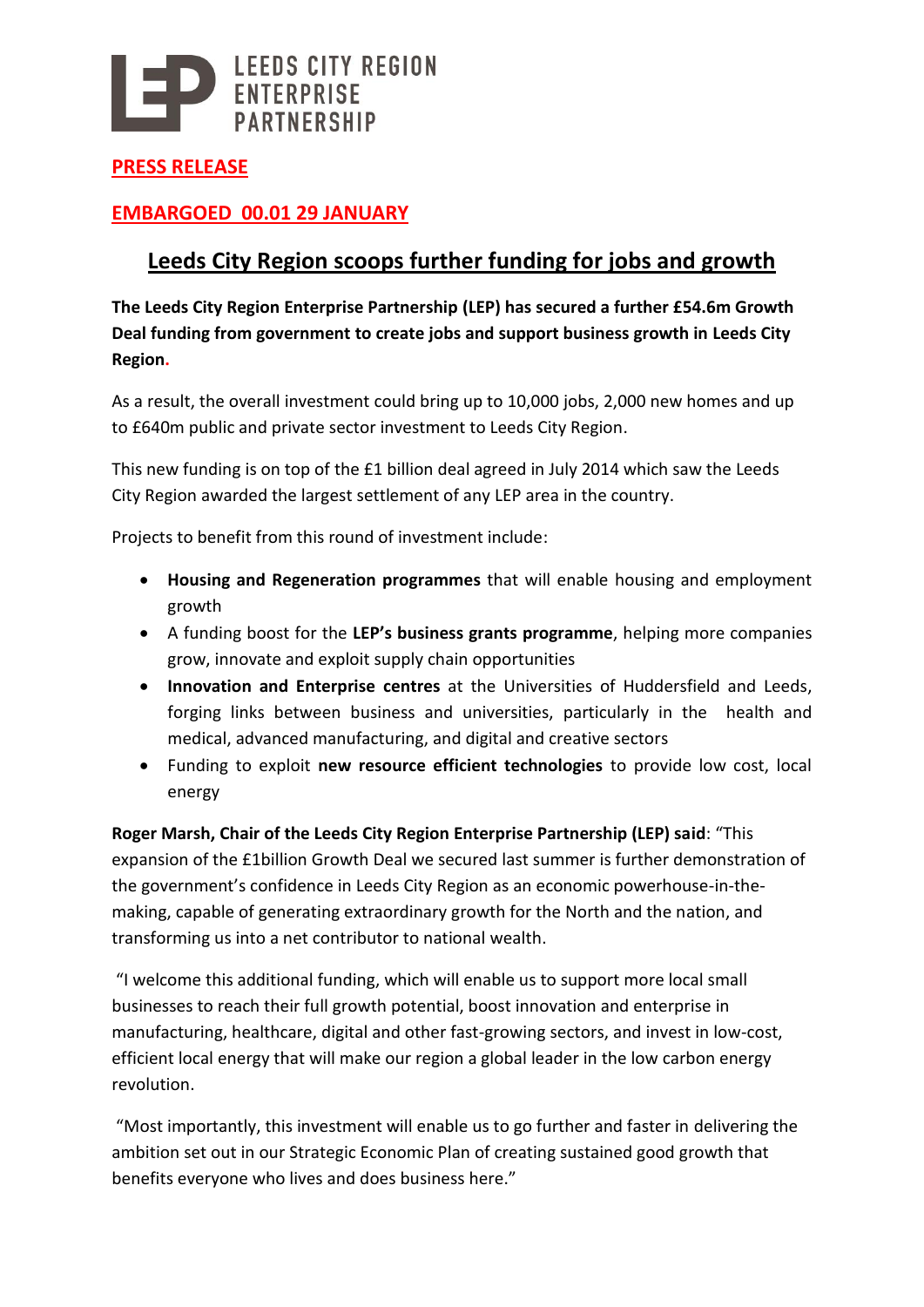# LEEDS CITY REGION<br>ENTERPRISE

**Councillor Peter Box, Leader of Wakefield Council and Chair of the West Yorkshire Combined Authority said:** "We have proved in the Leeds City Region that strong partnership working between the public and private sectors delivers better economic outcomes, quicker and at better value for the taxpayer than centrally administered schemes.

"With this additional investment we will be able to build upon work already underway and create more jobs and economic opportunities for local people and businesses – including building more good quality, affordable homes to meet current and future demand, helping reduce energy bills for local people and small businesses, and investing in world-class college facilities to help our young people to develop the skills they need to thrive in a fastpaced labour market.

"We are clear though, in our ongoing dialogue with government, that this must be a staging post in our journey towards full devolution and giving our City Region all of the tools it needs to unleash its enormous economic potential."

The LEP's funding programmes - which have now supported over 350 businesses with the potential for 3,500 jobs to be created - have received an additional £16m as part of this new deal, providing additional funding to small businesses looking to expand and create jobs.

There will be an extra £20m for schemes that will bring housing and employment growth sites forward for development, supporting the LEP's ambition to double the rate of house building. Funding has also been secured to exploit new resource efficient technologies and provide low cost, local energy.

Important new support for business innovation has been agreed, one of the key drivers of growth in the City Region. Huddersfield University will receive investment in an Incubation and Innovation Centre to support business in the advanced manufacturing and creative and digital sectors. University of Leeds will also receive investment for an Innovation and Enterprise Centre, to provide incubation space for high tech companies, primarily in the health and medical sector. These new centres will help businesses form and develop in high technology sectors, supporting innovation and retaining business talent in the region.

Further skills capital funding has been secured to create world class learning facilities in further education colleges and training providers, particularly those that will support training in highly skilled jobs such as engineering and manufacturing. This builds on the £74 million secured in the first round of funding and supports the LEP's priority of developing a skilled and flexible workforce.

#### **The Prime Minister said:**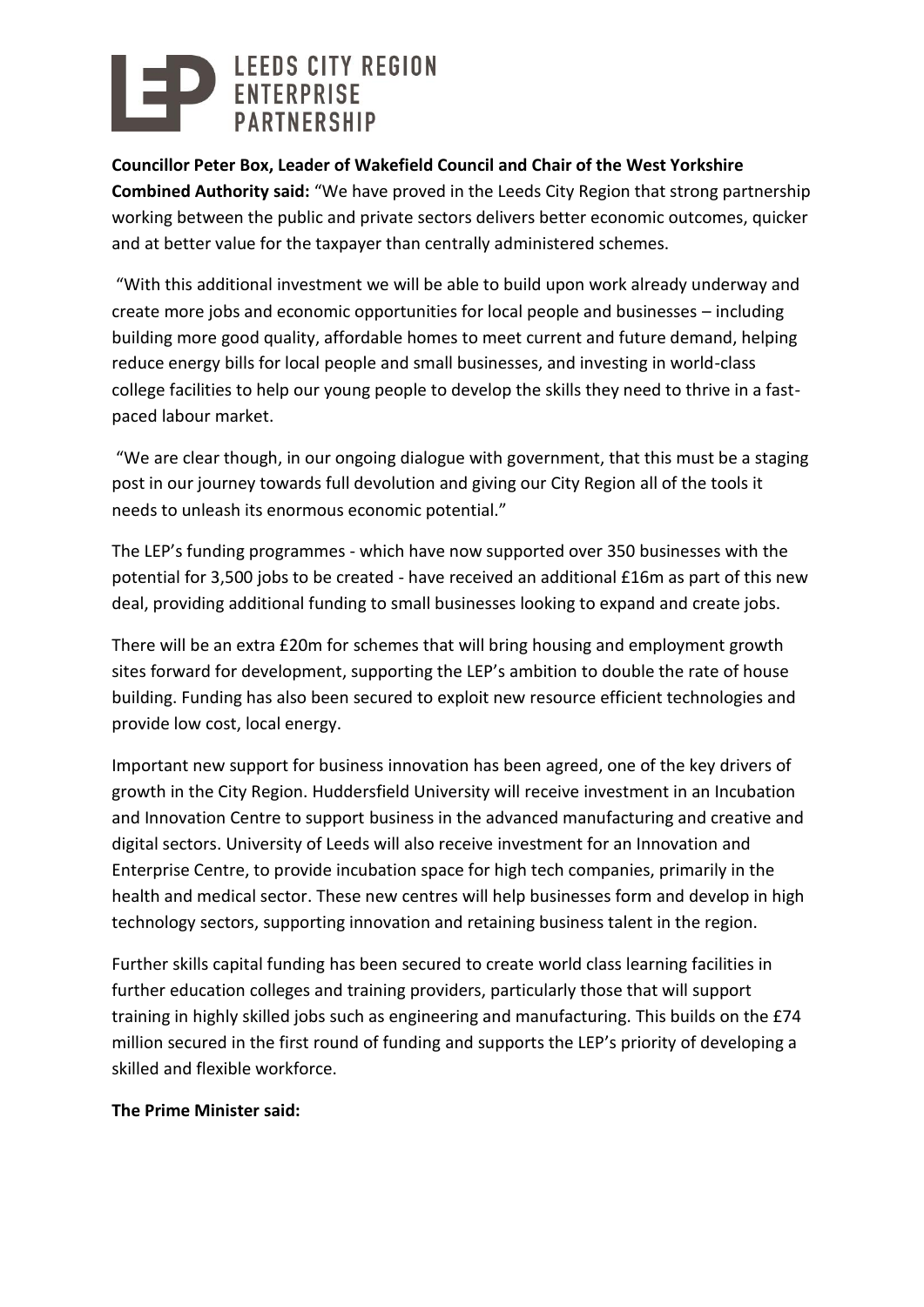# LEEDS CITY REGION<br>ENTERPRISE

"Giving local communities the power and the money to unlock growth and development and make the spending decisions that work for them is a key part of our long-term economic plan to secure a brighter future for Britain and ensure a recovery for all.

"And this is happening right here in the Leeds City Region, with more money announced today for key projects to boost the local economy as part of the multi-million pound expansion of the Government's Growth Deals.

"And because the money will be in the control of a partnership of local community, business and civic leaders it means it will go on the things that really matter to people and businesses here.

"That is what Growth Deals are all about, backing local people and investing in the infrastructure, housing and skills that will drive forward local economies, create more jobs and opportunities for hardworking people and supercharge all parts of our country."

### **The Deputy Prime Minister said:**

"A quiet revolution is underway in the Leeds City Region area and across the country, as Growth Deals signal the death of the culture where Whitehall calls the shots. I've seen for myself the difference it makes to give Leeds more power over skills, over business support, over infrastructure spending.

"I am delighted to announce the expansion of the Leeds City Region Growth Deal today.

"The Coalition Government has been relentless in our efforts to sort out the public finances and set firm foundations for growth. Growth Deals help create a stronger economy and a fairer society by boosting local economies, and providing more jobs, better transport and affordable homes."

ENDS

**For press/media enquiries please contact: Victoria Thornton Senior Communications and Engagement Officer - Leeds City Region Enterprise Partnership Victoria.Thornton@leeds.gov.uk Tel: 07891 278049**